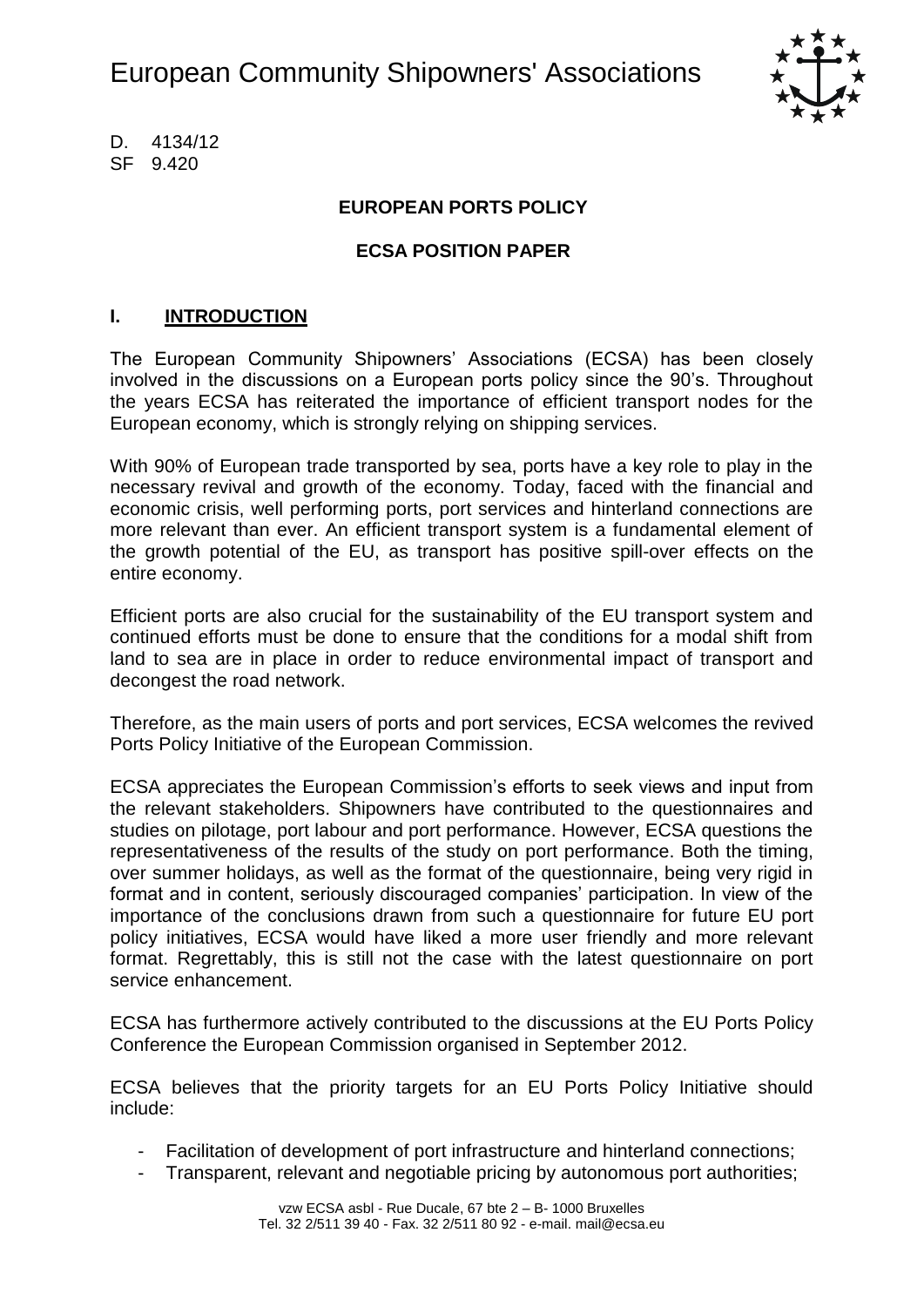- Reduction of red tape;
- Port concession systems that select the best operator without unnecessary bureaucracy;
- Efficient and competitive port services respecting free market principles.

ECSA summarises hereunder its key points for a European Ports Policy.

## **II. PORT AND HINTERLAND INFRASTRUCTURE**

Investment in port infrastructure and hinterland connections should be a priority since transportation bottlenecks in ports lead to costly delays, missed berthing slots in subsequent ports, higher fuel costs to make up schedules, readjusted schedules, missed ports, missed feeder and train connections, expansive rerouting of cargoes, modified documents and penalties.

Access roads and intermodal connections are insufficient to ensure the swift and efficient transportation of containers and other units that have been unloaded in terminals. Inland waterway barges and feeder ships compete with ocean vessels for berths. Access roads of ports and highways are congested, as are the railways. Problems in one region affect the performance of ports, waypoints and carriers in all modes along the entire supply chain, all incurring and causing additional costs.

Delays have serious effects on just-in-time distribution systems, which aim to reduce inventory and distribution costs, and on lean production techniques, which seek to cut down on sources of waste in manufacturing. Delays result in huge costs for import-dependent industries and manufacturers and a serious lack of predictability and reliability in supply chains.

To solve the abovementioned problems, significant investments in ports and in particular in hinterland connection infrastructure are required. These investments must be based on a long-term vision of the market"s needs. The focus must be on ports where investments have the potential to improve the positioning of goods by shortening distances and/or improving the quality of intermodal connections.

Therefore, ECSA welcomes the fact that more than 80 ports are part of the core European Transport Network (TEN-T) and stresses the need to make appropriate funding available under the financial envelope of the "Connecting Europe Facility". Only when a complete and integrated EU transport network is in place will European shipowners and other transport industries be able to fulfil their role as driving forces for economic growth in the EU.

# **III. PORT DUES AND TARIFFS / AUTONOMOUS PORT AUTHORITY**

Setting of tariffs and port dues should be treated as a commercial issue and left to individual ports. Port dues and tariffs should be transparent, relevant and freely negotiable. Shipowners should be charged only for those services that they actually use. The charge for a service should be based on the demonstrated cost of providing it.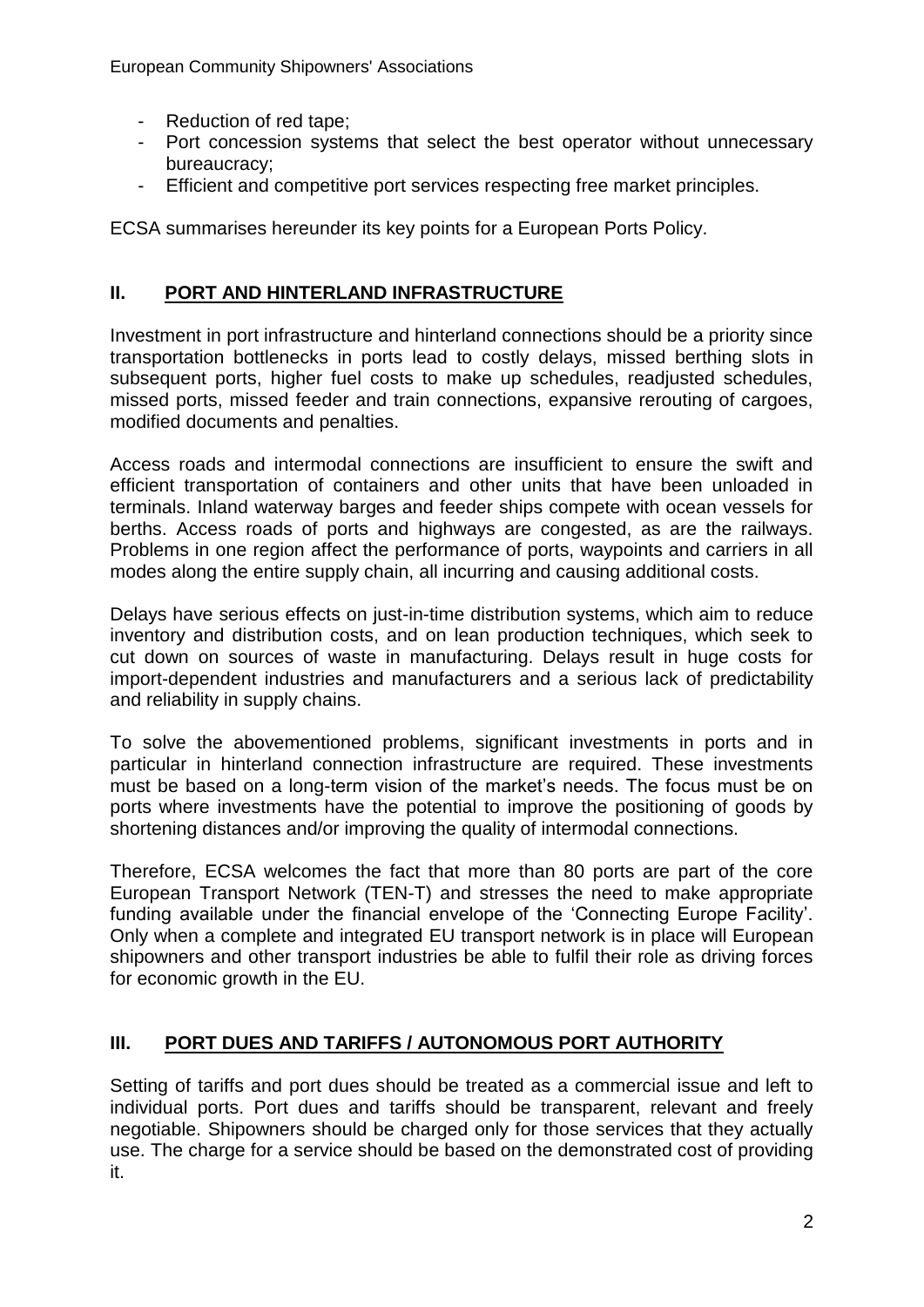An overall EU structure of port tariffs would be unworkable and create unnecessary bureaucracy. State aid guidelines coupled to transparency would make an EU framework on tariffs superfluous. Problems with tariffs based on GT for ships built with high sides (ferries/roros) should be solved by promoting best practice.

Whether a port authority is a public entity, a landlord or a privatised business is not important. An overall EU model for port authorities would have little or no added value. Whatever the form of the port authority, it should be acting in an autonomous way, avoiding bureaucracy but ensuring transparency on financial relations, in particular when the port authority is involved both in public functions as in commercial activities. Whether and to which extend the port authorities are involved in economic activities must be left to the Member States. However, the internal market and more precisely the four freedoms must be respected.

## **IV. ADMINISTRATIVE SIMPLIFICATION**

The "red tape" with which shipping is faced is enormous, for shore and sea personnel alike. Recent analysis of the variety of documents to be submitted by the Master when calling a port confirms that many of the required documents are not used at all. This needs a complete review and unnecessary submissions must be abolished.

Burdensome requirements of customs procedures, immigration, sanitary, phytosanitary and other controls are very detrimental to the attractiveness of maritime transport. The streamlining and rationalisation of these administrative procedures faced by shipping will not only contribute to the reduction of "red tape", but moreover will have a beneficial impact on trade and favour the shift of cargo from the road to the sea. Therefore, ECSA actively supports the Blue Belt and the e-maritime initiatives.

ECSA underlines the need for a standardisation of port and pre-arrival documents to be sent electronically, preferably in a single format to one point of entry. Shipowners therefore need either standardised or at least interoperable/interconnected national single windows of the various Member States, before a European single window is implemented at last.

Simplification of customs procedures for all types of shipping based on the legal gap analysis is another necessary step to reduce red tape, as is coordinated inspections by public authorities on board ships.

# **V. CONCESSIONS**

Shipowners rely on well-functioning, well equipped and cost-efficient service providers. Port concessions systems should ensure selection of the best operator without unnecessary bureaucratic procedures.

Tenders/concessions will in many cases, and especially in cases of market limitations, be the best way to select the most efficient service provider with a highly competitive price structure. Where there is no limitation on the number of service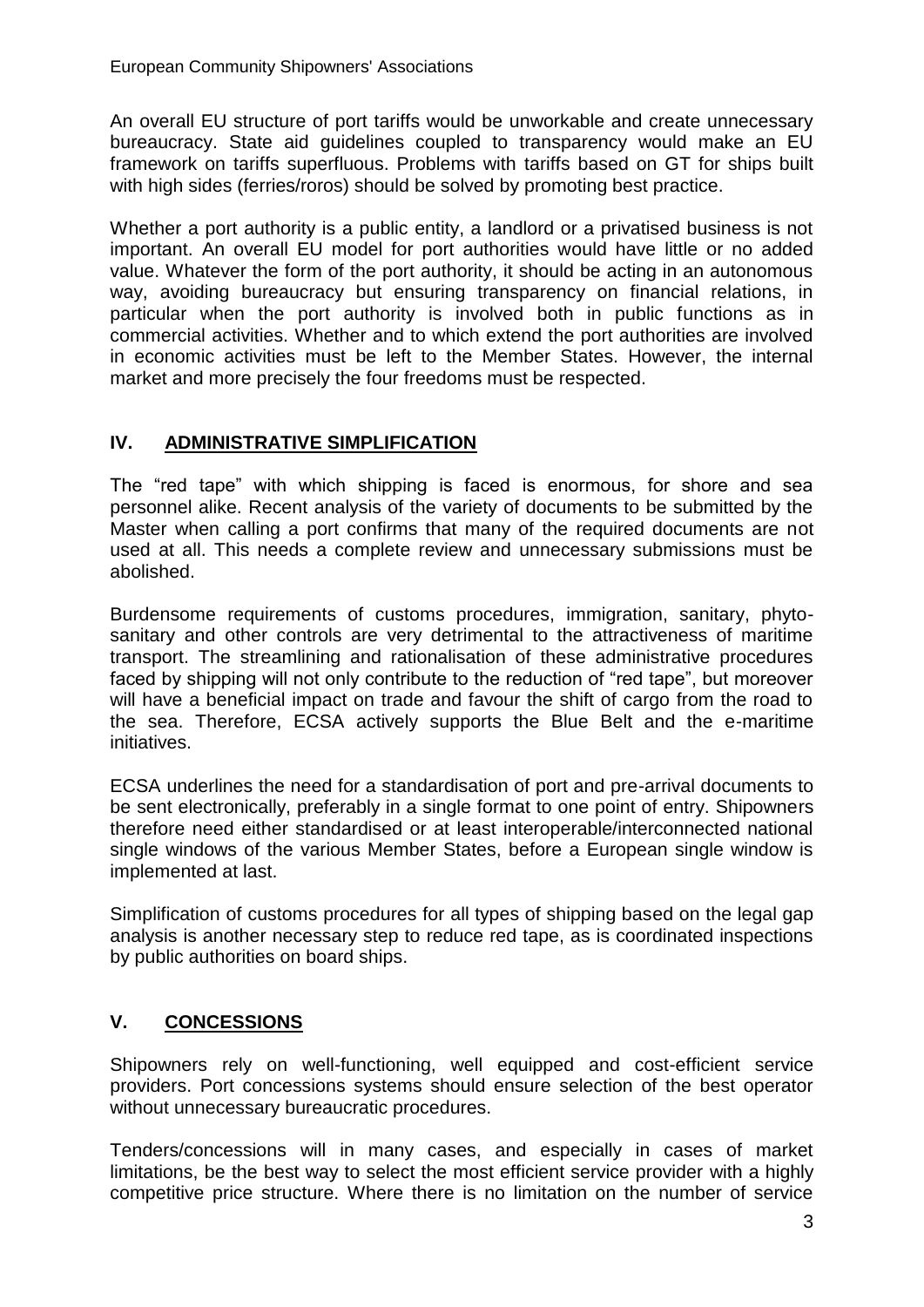providers, there is no need to limit in time authorisations and/or concessions or to introduce unnecessary bureaucracy. In other cases concession periods should be set in such a way that they attract investments, encourage competition and allow for a reasonable return on investment.

In most ports tenders/concession systems already exist today. As long as these are fair, transparent and relevant, an imposed harmonised detailed (bureaucratic) system on tendering does not seem necessary.

## **VI. PORT SERVICES: TECHNICAL-NAUTICAL SERVICES AND CARGO-HANDLING SERVICES / PORT LABOUR**

The modernisation of port services is an essential step to further improve the position of maritime transport in the supply chain and in particular for the promotion of short sea services. It will increase efficiency and contribute to the overall effort to make the EU economy more competitive. ECSA regrets that the principles for port services laid down in the Communication on EU Ports Policy (2007) have not been implemented. Therefore, action has to be taken in order to respect the internal market principles of the EU Treaty (four freedoms).

### VI.1. Technical-nautical services

### VI.1.1. Towage

Towage is a normal commercial service and should not be considered as a service of general economic interest. In most cases market principles are applied. However, in practice, there are still situations where specific measures or local rules need to be adapted to ensure free access. Where a limitation of the number of operators is justified, there should be open access for competitors through tenders on a fair and equal basis and reasonable concession periods should be applied.

Safety arguments should not be abused to impose mandatory services or undue conditions. Any towage guidelines developed by the relevant authority must be clearly derived from the port"s safety management system and objective contestable safety risk assessments. Towage should not be arbitrarily imposed.

The necessity to take tugs at all or the number of tugs required should remain at the discretion of the Master on the basis of the vessel"s design, equipment and technology (including propulsion, steering and bow/stern thruster propulsion systems).

As for other commercial services, towage rates should be relevant, reasonable, transparent and negotiable.

VI.1.2. Pilotage

ECSA welcomes the European Commission"s study on Pilotage Exemption Certificates, which provides a lot of information on pilotage. Subject to some factual corrections to be made, ECSA is of the view that the overview is comprehensive and provides a correct image of pilotage and PECs in the EU.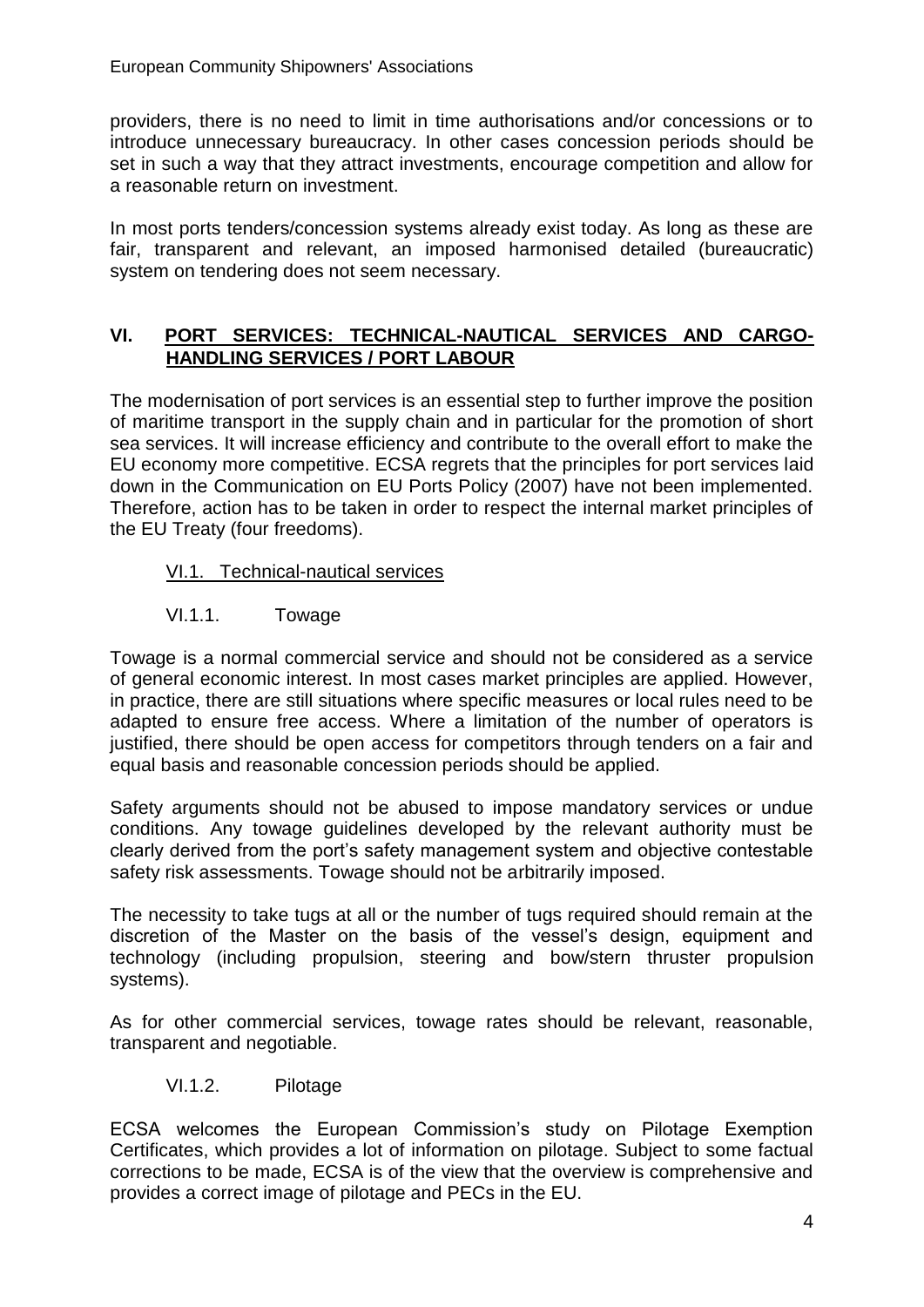The study demonstrates extensively the wide variety of rules, understanding and requirements regarding pilotage and PECs within the EU, Norway and Croatia. Shipowners – especially those involved in short sea shipping - are confronted with this on a daily basis and would very much welcome more transparency and streamlining of rules and procedures.

Even the concept as such of pilotage varies within the EU. Therefore, ECSA would like to clarify that the basic premise of pilotage is that a pilot "advises" the Master of a vessel on the basis of his/her specific knowledge of the relevant area. However, the Master retains total command of the vessel at all times and may question or reject the pilot's advice at any time.

ECSA believes in general that it is necessary to review the pilotage service provision systems.

### *Safety*

It is accepted that safety requirements play an essential and fundamental role in the work provided by pilotage services. However, as can be concluded from the European Commission study on PECs, even an experienced pilot on board a vessel is not a guarantee for zero accidents. Therefore the safety argument should be taken very serious but does not justify unduly monopolistic behaviour.

Shipowners believe that safety is best served by efficient pilotage services. In this respect it is important that an objective safety risk assessment at local level is conducted, involving port authorities, pilots and port users, when determining the use and the tasks of pilotage services. Practices of imposing services without an accepted risk assessment process should be stopped.

### *Pilotage providers*

If, based on a comprehensive safety and market assessment, involving all relevant stakeholders, it is decided that a specific port or area can accommodate more than one pilotage service provider, it should be ensured that:

- Pilotage infrastructure will be made accessible to all providers;
- Tenders will take into account that safety and service standards set by the stakeholders (port authorities, pilots and port users) will be composed in such a way that cherry picking to the detriment of overall services is avoided.

### *Pilotage Exemption Certificates (PECs)*

All Member States have their own procedures and criteria for granting PECs. However, not all Member States are in reality granting PECs or, in some cases, only very few. ECSA welcomes the European Commission"s study on PECs which demonstrates this variety and diversity. It would be interesting if the European Commission would – among others - identify best practice.

Since there exists a variety of definitions of PECs, ECSA would like to clarify the core meaning of a PEC, namely that the PEC holder has sufficient local knowledge and experience to demonstrate that he/she can substitute the local pilot whilst ensuring that the vessel can safely proceed into and out of the area.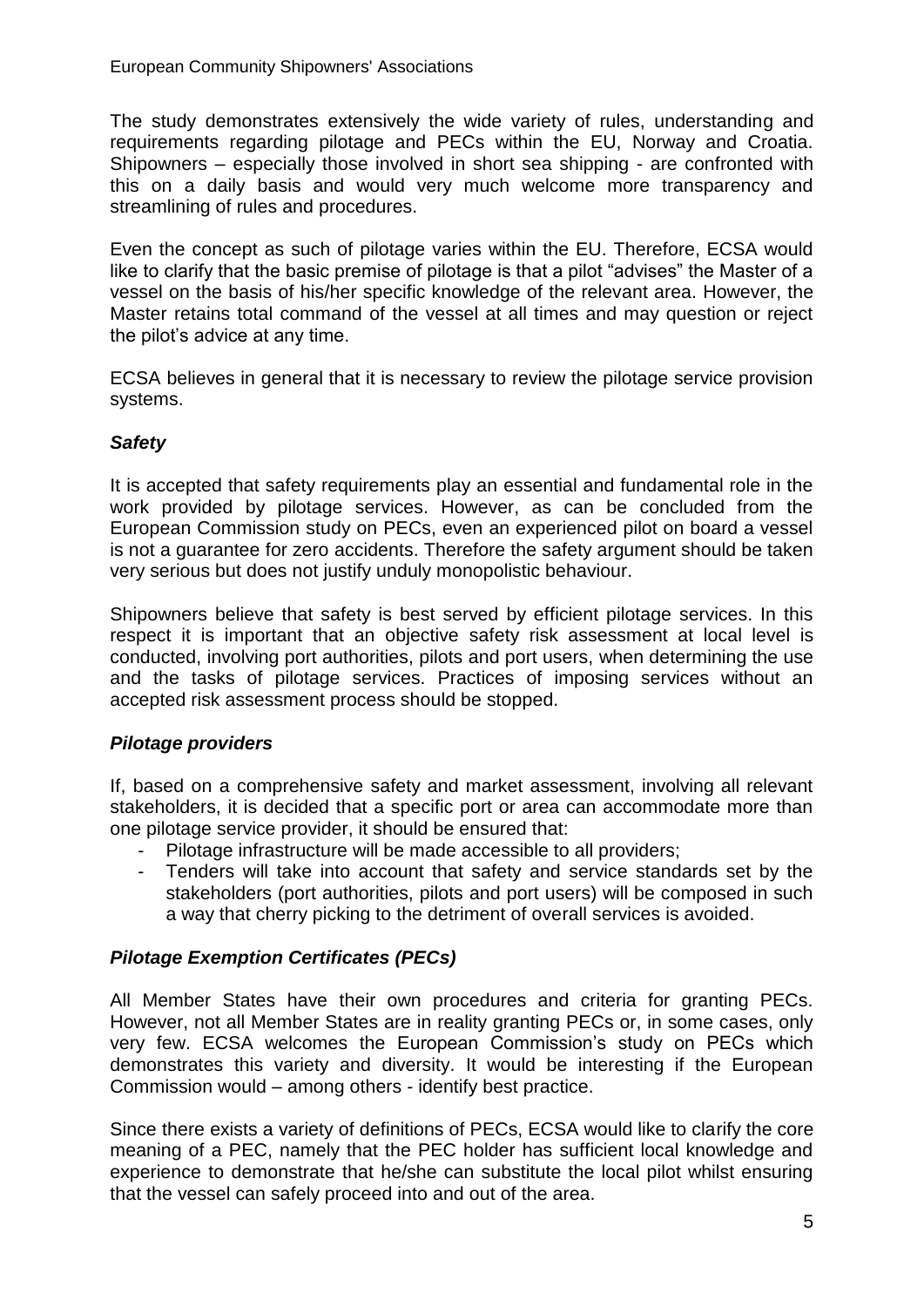As to safety, ECSA would like to underline that – as documented by the PECs study from the Commission – the same (high) level of navigational safety standard can be provided by a PEC holder as by a pilot on board of the vessel.

PECs are gained through proven experience and (mostly) relevant examinations. The possibility to obtain Pilotage Exemption Certificates (PECs), on the basis of objective and transparent criteria, should be promoted where the process so far is not satisfying. The process for obtaining a PEC should be relevant and appropriate and all related stakeholders should be involved in the definition of the process.

English, the IMO bridge language, including for communication from ship to shore and vice versa, should be accepted as a valid language for PEC exams. Knowledge of key shipping terms in the local languages may be an acceptable additional requirement. Cumbersome procedures refusing personal certificates for the same type of vessels and service should be abolished.

### *Qualification*

It should be questioned whether the requirement for a captain's license should be a pre-requisite for becoming a pilot (the PEC study learns that some non EU countries do not impose this requirement). The central role of the pilot is to offer his/her specific knowledge of local waterway conditions sometimes coupled with his/her ability in handling/manoeuvring vessels in the port area. As long as candidates are well trained with regard to these specific tasks, the captain"s license is secondary. As mentioned above, the Master remains in command and is liable for the safety of the ship.

### *Public Service Status*

Whatever the status of the organisation of pilotage may be; pilotage, when mandatory, may contain some elements of a public service but generally should not be considered de facto a public service.

### *Pilotage from ashore*

Technological developments on pilotage from ashore have to be taken into account and should be subject to further research and assessment. If, as is the case in some Member States, vessels can enter into or depart from a port using only land-side vessel guidance during bad weather conditions (without taking a pilot on board as usual during normal weather conditions), the question should be put whether this cannot become the general pilotage procedure in this area; especially when taking into consideration that innovations such as electronic charts, much improved GPS systems and reliable VHF connections are available today.

This scenario of shore side vessel assistance could also be a way forward when considering the expected shortage of pilots over the next few years.

### VI.1.3. Mooring

Mooring, like the other technical-nautical services, should be governed by market principles. In principle, limitations to the number of mooring operators should not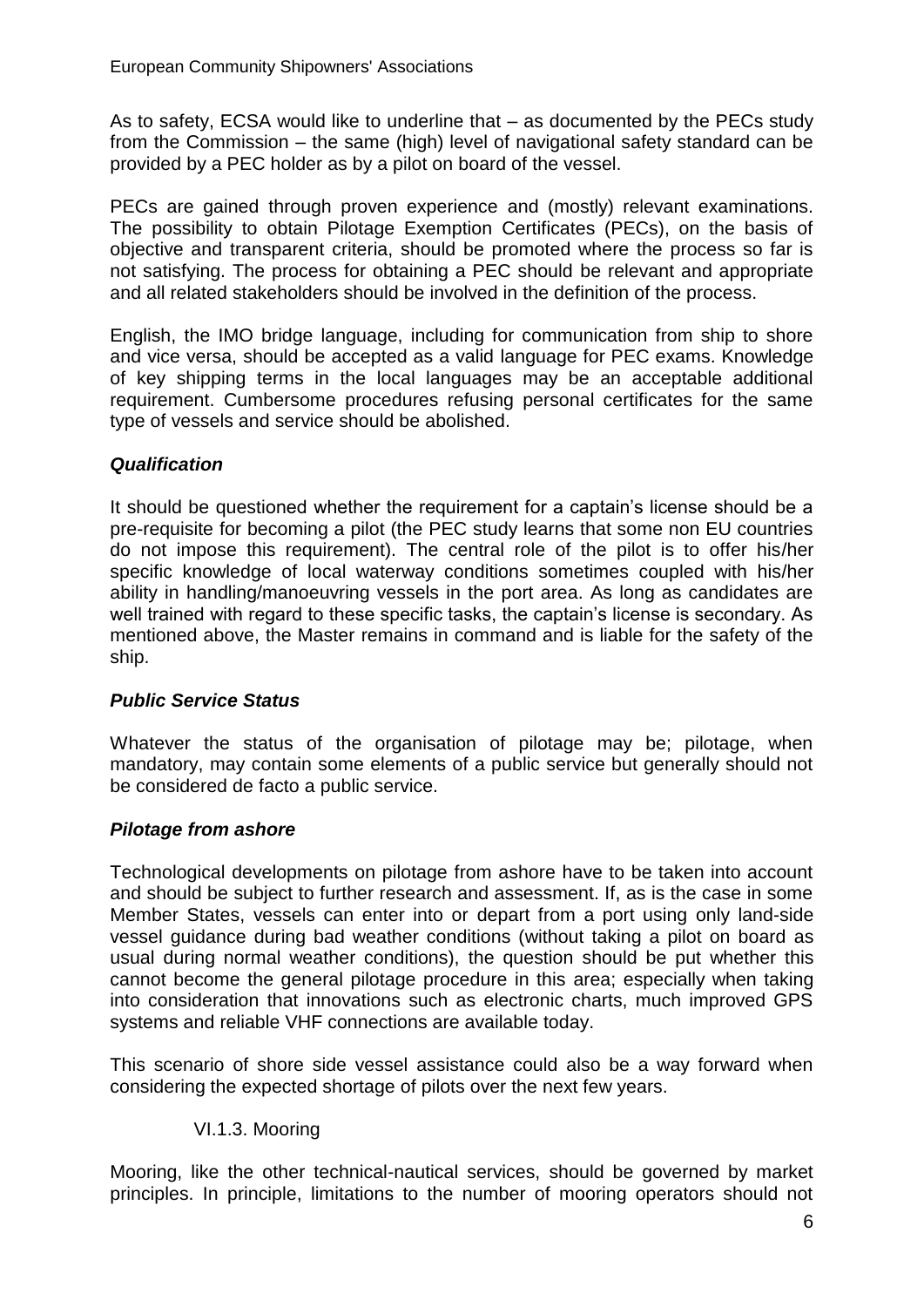exist. However, where there is a limitation, there should be free access via fair and equal tenders and reasonable concession periods, which should be both frequent and transparent. As for other commercial services, mooring rates should be relevant, reasonable and negotiable.

Mooring services should not be mandatory imposed, the Master of the vessel should decide on a case-by-case basis on the use of mooring services, considering vessels" on-board technology.

#### VI.2. Cargo-handling services / Port labour

It is evident that cargo handling should be subject to normal market conditions and competition. Service availability is an important issue for the shipping industry and should be ensured 24/7/365 days where appropriate. However within this remit there should be enough flexibility that vessels" actual working schedules (commence and completion times) are taken fully into account to ensure that payment is only made for actual services rendered and effective working time incurred.

Labour issues have, rightly or wrongly, been the most sensitive issue in the previous discussions on a European Ports Policy. ECSA nevertheless remains convinced that an open dialogue on port labour must take place to increase efficiency and competitiveness resulting in more trade and employment. ECSA explicitly refers in this context to the recent study made by the OECD on the very positive impact of ports on regional employment.

Good qualification of all involved in port services is without doubt a must and the qualification criteria must be relevant. The definition of these criteria can be left to the relevant national authorities; however, a dialogue between providers and users should ensure that the criteria are appropriate and transparent.

The four freedoms of the EU Treaty are also applicable to cargo-handling services.

In this context, the principle that service providers in ports have full freedom to engage qualified personnel of their own choice without imposed conditions except relevant conditions on qualification, safety, and national social legislation in line with the Treaty, should be fully respected. First findings of a study on port labour in EU ports, done at the request of the European Commission and presented at the EU Ports Conference of September 2012, give an indication on the many existing restrictive rules and practices in EU ports. European shipowners hope these findings will set a good basis for adjusting the restrictive practices which sometimes result in cargo routing at higher costs and longer transit time than what they should be, when preference is given by a shipping line to a port with competitive conditions over an "expensive" one.

#### *Social Dialogue*

ECSA understands that a social dialogue will be established for port services. This is a normal evolution as EU shipowners have had a social dialogue with European seafarers for a long time. However, ECSA wishes to stress that if port policy issues, as presently on the agenda, are discussed the users of ports and port services should de facto always be directly involved.